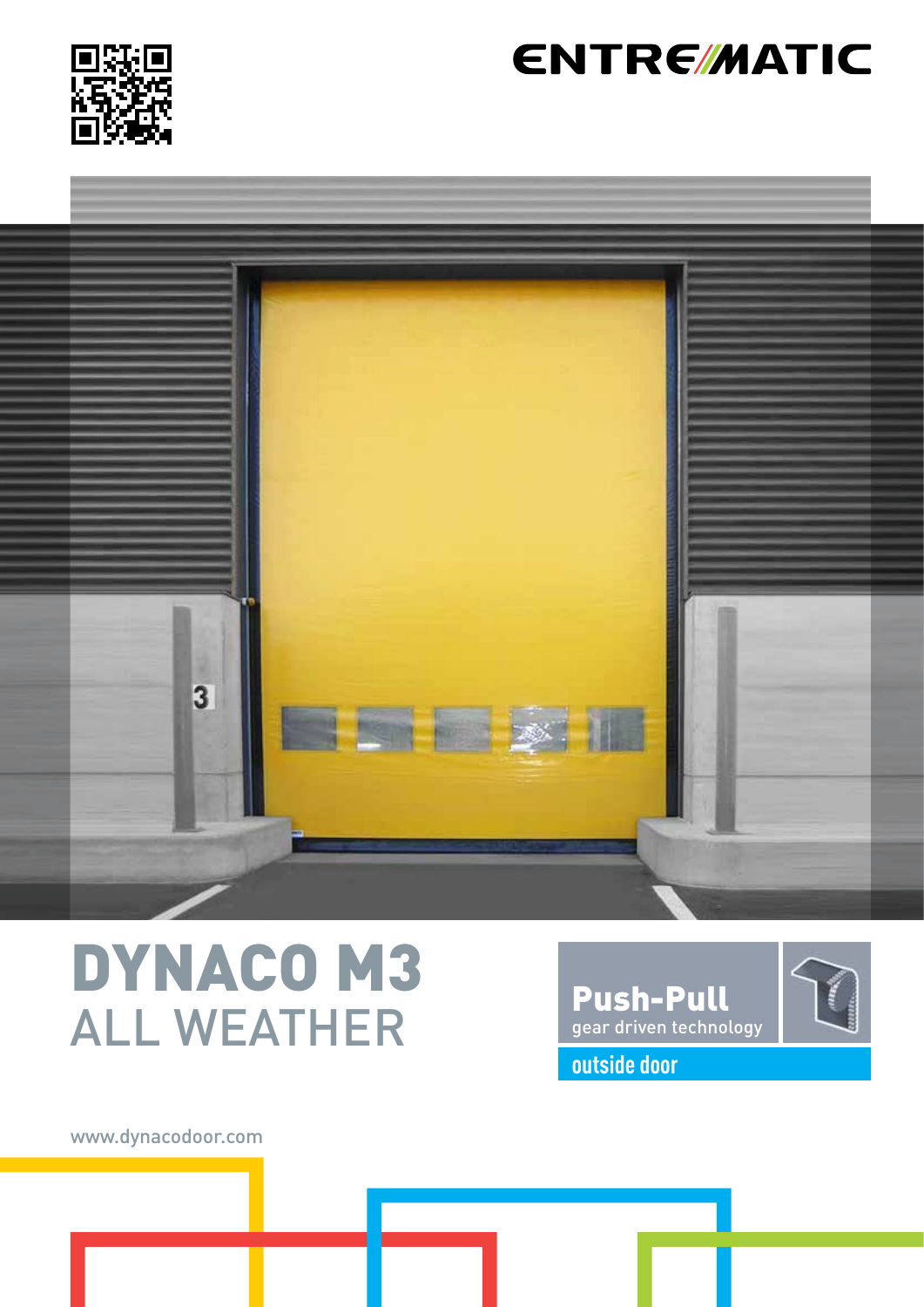# DYNACO M3 ALL WEATHER

The Dynaco M3 All Weather is specifically designed for large sized outside applications with intensive use and subjected to extreme wind loads. It protects your facilities against wind, rain, snow, dirt and extreme temperatures.

Operating speed and perfect sealing improve your traffic flows and provide employee comfort, environmental control and savings on energy costs. Fully self-reinserting, the Dynaco M3 All Weather will automatically reinsert itself in its side guides when the curtain is accidentally hit.

- **B** PATENTED "PUSH PULL" TECHNOLOGY: Unique door drive system.
- SUPERIOR SEAL, WIND RESISTANT: Patented side frame assembly. Neither blade nor brush systems. Up to wind load class 4.
- CRASH FORGIVING AND SELF-REINSERTING WITHOUT INTERVENTION: The curtain automatically reinserts ifself when dislodged. No repair costs, no production down time.
- **USER SAFETY:** Flexible curtain without rigid elements.
- COMFORT OF USE: DYNACO wireless detector at the bottom.
- **ADVANCED DRIVE:** Frequency driven motor and encoder for smooth operation. Wearable elements are reduced to a minimum.
- DYNALOGIC CONTROL BOX: User-friendly control box with self-diagnosis.
- CONFORM TO FN13241-1

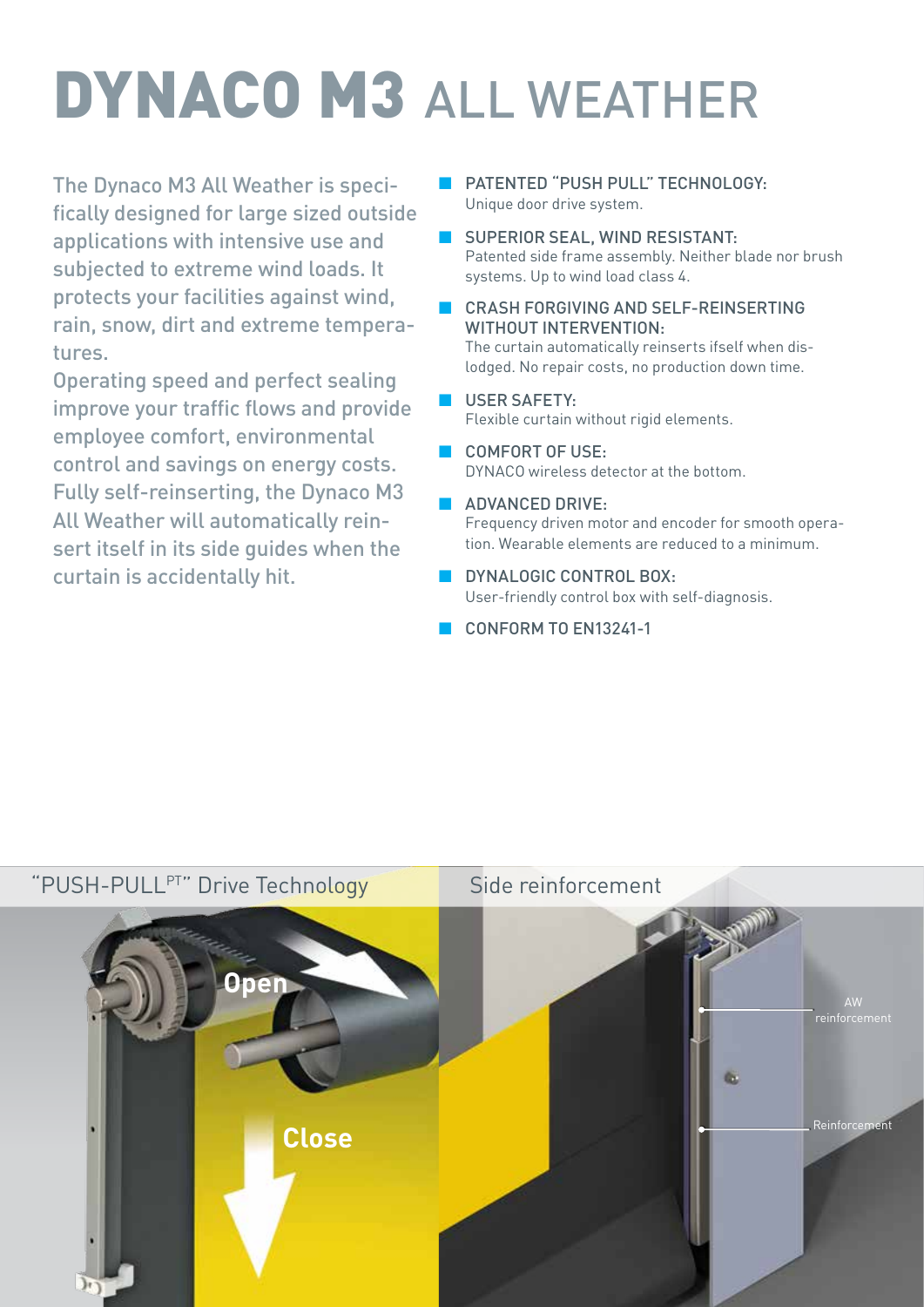#### Push-Pull gear driven technology



#### **outside door**

| <b>EN13241-1 STANDARDS</b>      |                 |                 |                         |
|---------------------------------|-----------------|-----------------|-------------------------|
| <b>Standard</b>                 | Ref.            | Test acc.       | <b>Results</b>          |
| Water<br>permeability           | EN 12425        | EN 12489        | Class 1                 |
| <b>Wind load</b>                | EN 12424        | EN 12444        | $Class 3*$              |
| Wind<br>permeability            | EN 12426        | EN 12427        | Class $1**$             |
| Safe openings                   | EN 12453        | FN 12445        | Pass                    |
| Mechanical<br>resistance        | EN 12604        | EN 12605        | Pass                    |
| <b>Unintended</b><br>movements  | EN 12604        | EN 12605        | Pass                    |
| <b>Thermal</b><br>transmittance | <b>EN 12428</b> | <b>EN 12428</b> | 6,02 W/m <sup>2</sup> K |
| Performance<br>(cycles)         | EN 12604        | EN 12605        | 750.000                 |

\* The indicated class for wind resistance applies for maximum dimensions. For doors up to W 6.000mm x H 5.500mm: Class 4

\*\* Valid for a door of 3500 x 3500mm

| <b>CHARACTERISTICS</b>                                          |                                                                                                                                                                                     |  |  |
|-----------------------------------------------------------------|-------------------------------------------------------------------------------------------------------------------------------------------------------------------------------------|--|--|
| Max. dimensions                                                 | W 8.000 mm x H 5.500 mm                                                                                                                                                             |  |  |
| <b>Opening speed</b><br><b>Closing speed</b>                    | Up to 1,4 m/s (W< 7500mm) - 0,8 m/s (W≥7500mm)<br>0,6 m/s (W<7500mm) - 0,4 m/s (W>7500mm)                                                                                           |  |  |
| <b>Structure</b>                                                | Galvanised steel: 100 x 50 x 3 mm.                                                                                                                                                  |  |  |
| Drum                                                            | Steel - Ø 140 x 4 mm.                                                                                                                                                               |  |  |
| Side guides                                                     | Reinforced polyethylene (PE-UHMW1000),<br>on springs. Side guides reinforced over the total<br>height.                                                                              |  |  |
| Motor                                                           | 4 poles, without brake. Power: 1,5 kW.<br>IP rating: IP65.                                                                                                                          |  |  |
| <b>Control box</b>                                              | DYNALOGIC provided with: Circuit breaker,<br>general divider, adjustable timer, push button for<br>opening and reset and emergency stop.<br>IP rating: IP54.<br>Frequency inverter. |  |  |
| <b>Standard detectors</b>                                       | Infrared barrier: 300 mm from the floor.<br>Wireless DYNACO detector (WDD).                                                                                                         |  |  |
| <b>Power supply</b><br><b>Frequency</b>                         | Single phase 230V - 18 A<br>Frequency: 50-60 Hz                                                                                                                                     |  |  |
| <b>Available colours</b><br>comparable with:<br>(Actual colours | Yellow RAL1003<br>Green RAL6005<br>Grey RAL7035<br>Orange RAL2004                                                                                                                   |  |  |
| may deviate. Colour<br>samples available<br>upon request)       | White RAL9010<br><b>RAL3000</b><br>Red<br>Blue<br><b>RAL5002</b><br>Black RAL9005                                                                                                   |  |  |

## Side guide and lateral driving strap view